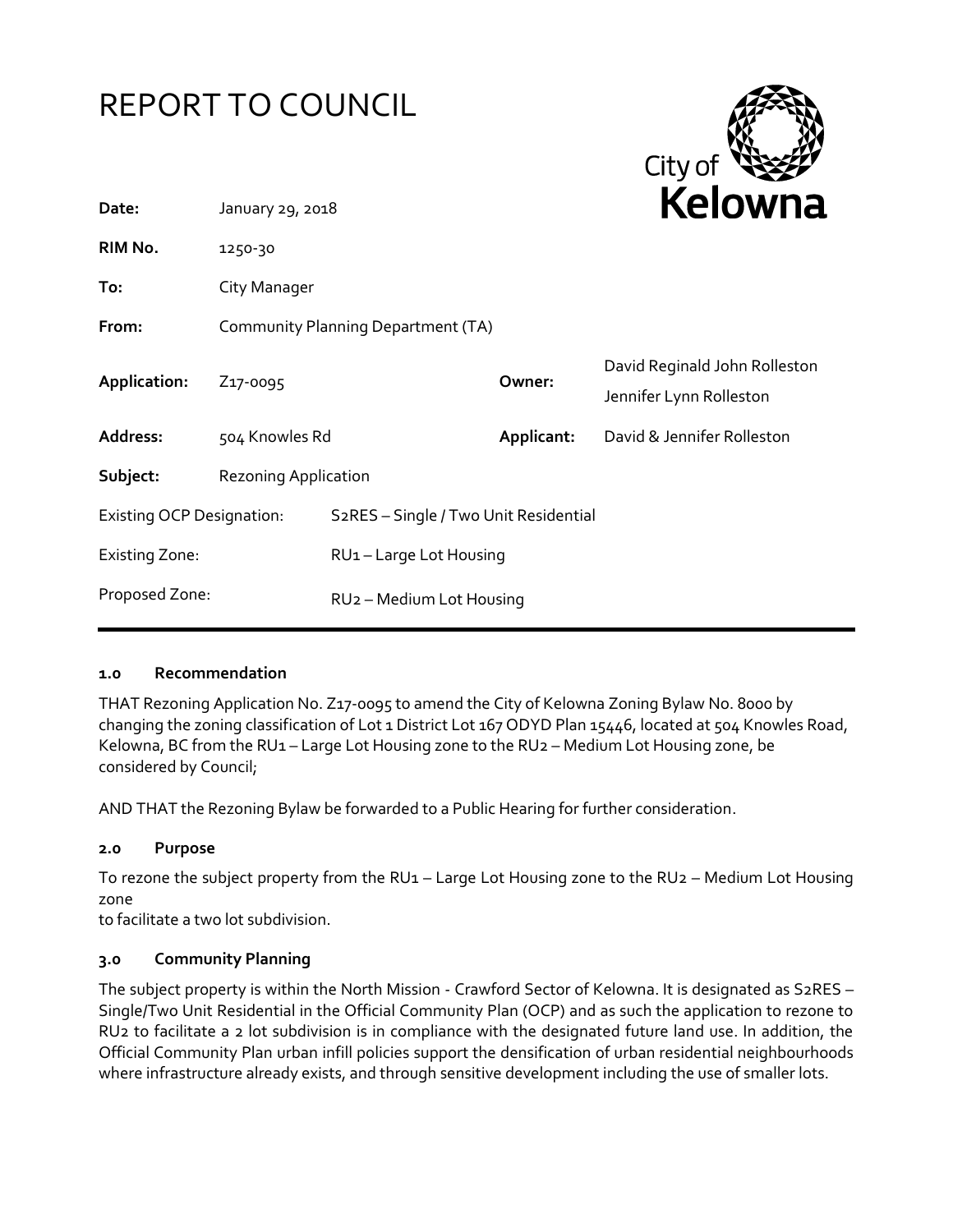One of the proposed lots will require a Development Variance Application to reduce the required lot depth from 30.0m to approximately 27.5m due to an irregularly shaped subject property. The subject property is fully serviced and meets all other requirements for the RU2 – Medium Lot Housing.

Based on current OCP Policy and the services available, Community Planning Staff supports this application.

# **4.0 Proposal**

# 4.1 Background

The subject property features a single family dwelling that is located on the western side of the lot.

## 4.2 Project Description

The applicant is requesting permission to rezone and then subdivide the existing 1403.5  $m^2$  parcel into two parcels. Proposed Lot 1 will require a Development Variance Permit to vary the minimum lot depth from 30.0m to approximately 27.5m. Both proposed lots meet all other requirements for RU2 – Medium Lot Housing. The applicant intends to preserve the existing house, however, the remaining lot has potential to be subdivided into 2 lots in the future should the existing house be demolished.

## 4.3 Site Context

The subject property is located west of Lakeshore Road in the Lower Mission. It is walking distance to the Eldorado Road beach access and the Lakeshore Recreation Corridor. The neighbourhood is characterized by Single Dwelling Housing, and there is one other active RU1 to RU2 rezoning in close proximity on Eldorado Road.

The subject property earns a walkscore of 29 which means that most errands require a vehicle.

Specifically, adjacent land uses are as follows:

| Orientation | Zoning                              | <b>Land Use</b>         |
|-------------|-------------------------------------|-------------------------|
| North       | RU <sub>1</sub> – Large Lot Housing | Single Dwelling Housing |
| East        | RU <sub>1</sub> - Large Lot Housing | Single Dwelling Housing |
| South       | RU <sub>1</sub> - Large Lot Housing | Single Dwelling Housing |
| West        | RU <sub>1</sub> - Large Lot Housing | Single Dwelling Housing |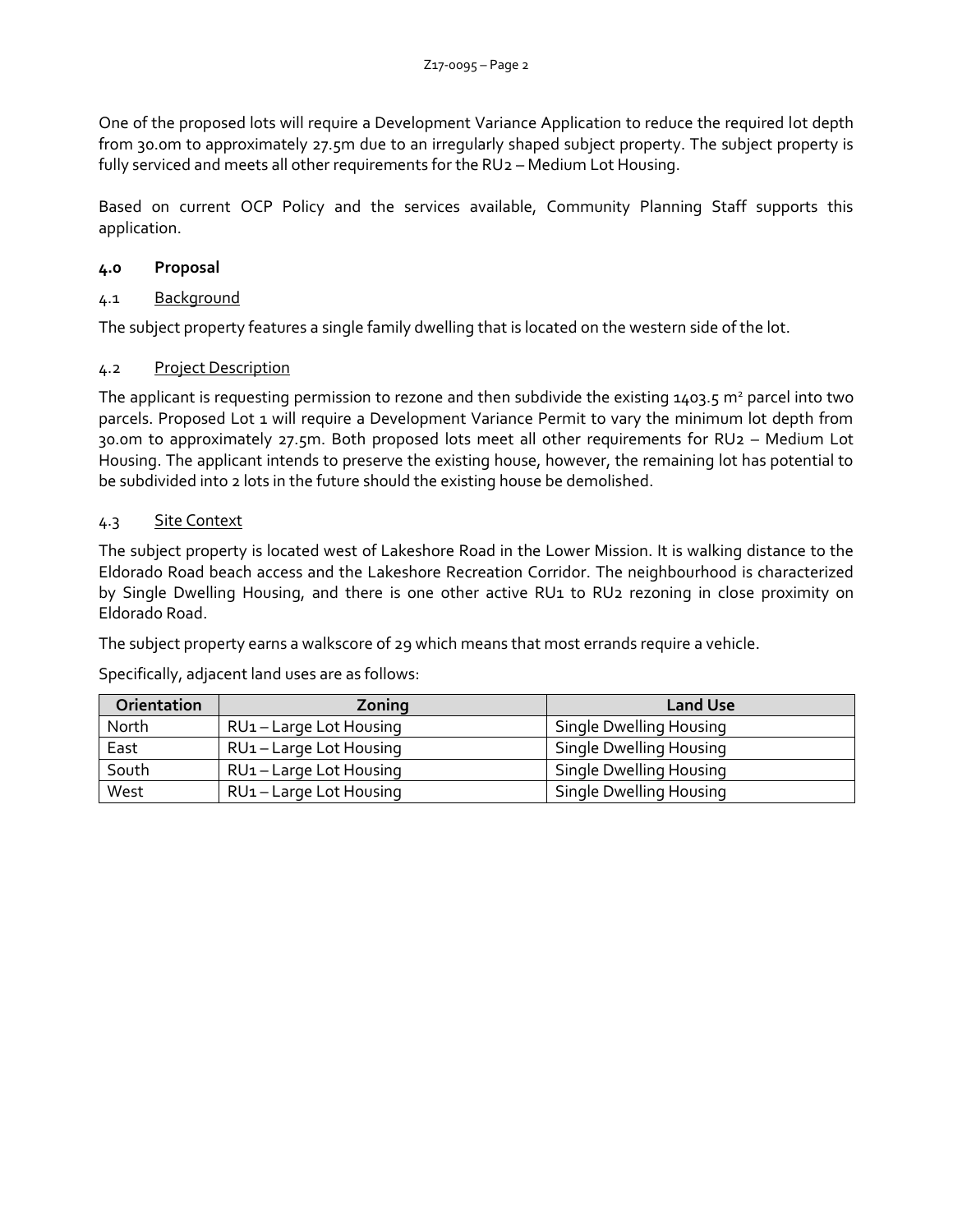

## **Subject Property Map:** 504 Knowles Road

- **5.0 Current Development Policies**
- 5.1 Kelowna Official Community Plan (OCP)

# **Development Process**

### *Focus development to designated growth areas.<sup>1</sup>*

**Compact Urban Form.** Develop a compact urban form that maximizes the use of existing infrastructure and contributes to energy efficient settlement patterns. This will be done by increasing densities (approximately 75 - 100 people and/or jobs per ha located within a 400 metre walking distance of transit stops is required to support the level of transit service) through development, conversion, and redevelopment within Urban Centres in particular and existing areas as per the provisions of the Generalized Future Land Use Map.

**Permanent Growth Boundary.**Establish a Permanent Growth Boundary as identified on Map 4.1 and Map 5.2. The City of Kelowna will support development of property outside the Permanent Growth Boundary for more intensive use only to the extent permitted as per the OCP Future Land Use designations in place as of initial adoption of OCP Bylaw 10500, except for Agri-Business designated sites or as per Council's specific amendment of this policy. The Permanent Growth Boundary may be reviewed as part of the next major OCP update.

<sup>-</sup><sup>1</sup> City of Kelowna Official Community Plan, Objective 5.3 (Development Process Chapter).